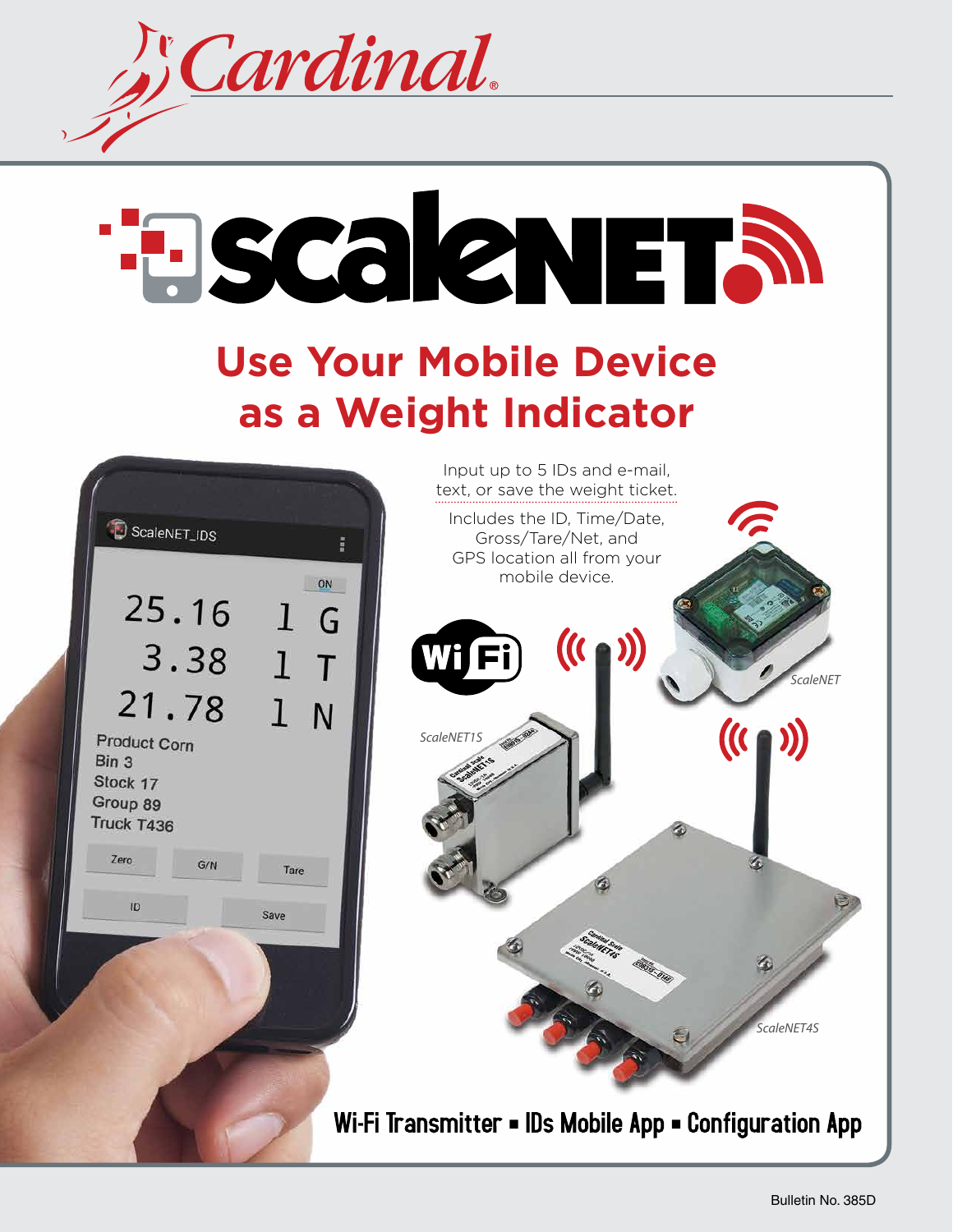

# **Wi-Fi Weight Transmitter**

### Load cell analog-to-digital converter with Wi-Fi

*ScaleNET is not legal for trade. Shown here with optional EB base.*

Cardinal Scale's ScaleNET Wi-Fi Weight Transmitter is a load cell analog-to-digital converter with Wi-Fi for sending weight data from a scale base to a wireless network. ScaleNET is designed for non-legal-for-trade weighing applications and connects directly to the scale's load cell or junction box. From portable platform scales and axle pads to compression load cells and ag bars, ScaleNET provides efficient Wi-Fi connectivity.

- Sends weight data from a scale base to a wireless network
- CE approved (ScaleNET1S)
- 60 feet maximum distance range (varies depending upon environment)
- • Minimal space needed
- • Polycarbonate enclosure (ScaleNET) for indoor applications and weatherproof stainless steel enclosure (ScaleNET1S and ScaleNET4S) for outdoor applications
- Easily connects to an existing network
- Includes configuration utility apps for PC, Android®, and Apple® devices
- Technical support available



| Model                                               | <b>ScaleNET</b>                                          | <b>ScaleNET1S</b>                                                                              | <b>ScaleNET4S</b>                                                                                                          |
|-----------------------------------------------------|----------------------------------------------------------|------------------------------------------------------------------------------------------------|----------------------------------------------------------------------------------------------------------------------------|
| <b>Certification</b>                                |                                                          | CE.                                                                                            |                                                                                                                            |
| Enclosure                                           | Polycarbonate with<br>clear-smoke cover                  | Stainless steel<br>with mounting tabs                                                          | Stainless steel<br>with mounting bracket                                                                                   |
| Environment                                         | Indoor applications                                      | Weatherproof outdoor                                                                           | Weatherproof outdoor                                                                                                       |
| <b>Wireless Range</b>                               | 60 ft / 18 m                                             | 60 ft $/$ 18 m<br>Includes external Wi-Fi antenna for<br>improved tolerance of RF interference | 60 ft $/$ 18 m<br>Includes external Wi-Fi antenna for<br>improved tolerance of RF interference                             |
| <b>Number of Load Cells</b><br>Supported (Standard) |                                                          |                                                                                                |                                                                                                                            |
| <b>Number of Load Cells</b><br>Supported (Optional) | with additional trim box required                        | with additional trim box required                                                              | 4-load cell terminal board included,<br>so no additional trim box is required                                              |
| <b>Application Types</b>                            | Bench scales, floor scales,<br>dry tank/hopper scales    | Bench scales, floor scales,<br>dry tank/hopper scales                                          | Designed primarily for<br>agricultural weighing: mobile truck<br>container weighing, liquid tank/<br>hopper scales, AGBARs |
| <b>Power</b>                                        | Includes AC adapter (100-<br>240V/12VDC) model 6800-1045 | Power supply not included.<br>Optional AC adapter<br>part no. 8300-0124-0A                     | Power supply not included.<br>Optional AC adapter<br>part no. 8300-0124-0A                                                 |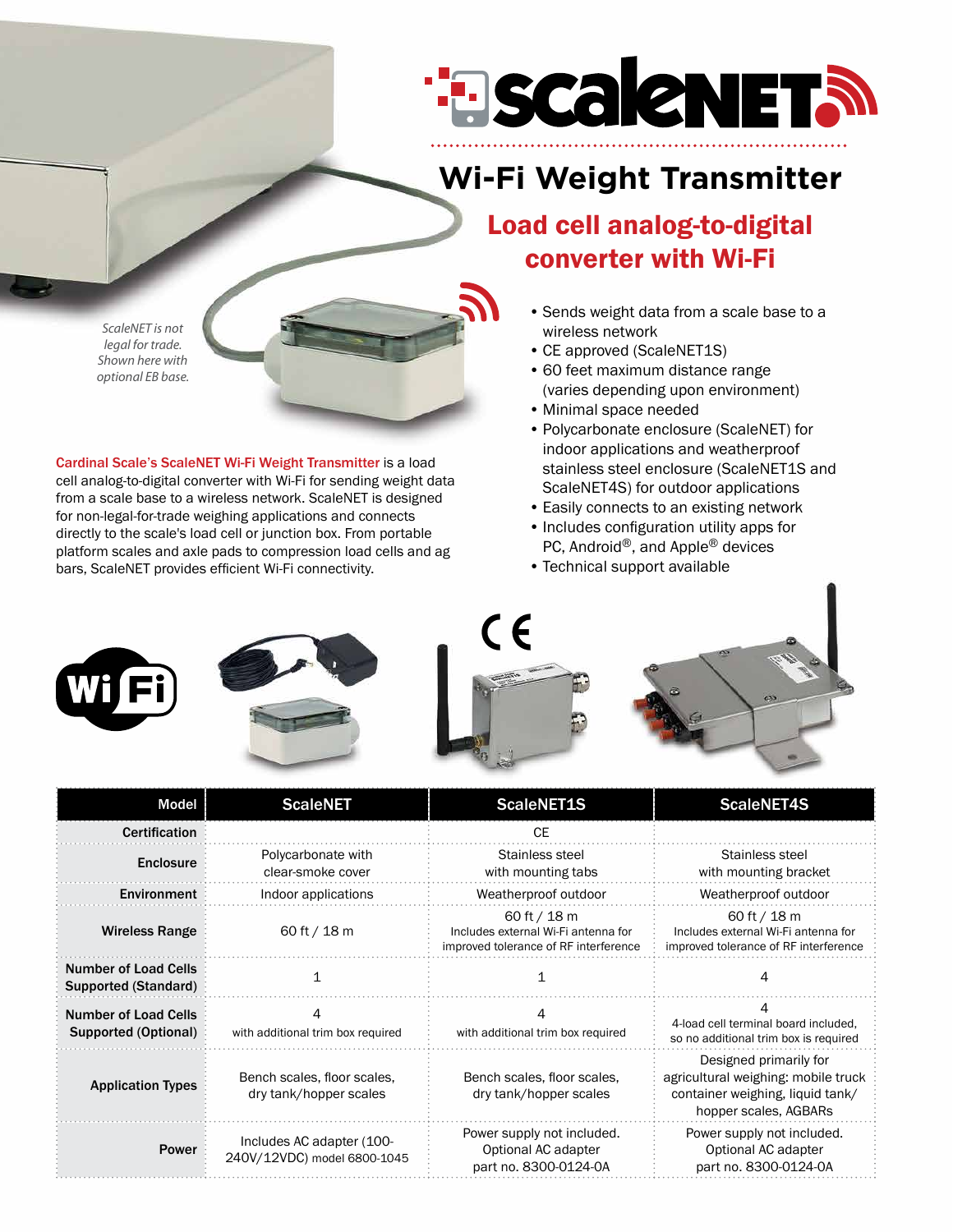



# **Mobile Device Weight Display**

## Mobile app with 5 customized IDs for use with ScaleNET

Cardinal Scale's ScaleNET IDS Mobile App works in conjunction with the ScaleNET Wi-Fi weight transmitter to provide a wireless mobile device weight display and ticket printer. ScaleNET IDS is ideal for non-legal-for-trade agricultural and industrial weighing applications where remote viewing and entry of information through the device is important.

- Available for Android® and Apple® Mobile Devices
- • Quickly E-mail, Text, or Save Weight Tickets
- • Up to 5 Customizable IDs Per Transaction

You can view the scale weight directly on your mobile phone or tablet and enter up to 5 customized lines of ID information to be e-mailed, texted, or saved to notes for future reference. Weight tickets may also be printed, and this requires a thirdparty app for Android® (Google® Cloud Print) and an AirPrint printer for Apple® devices.

- Turns Your Mobile Device Into a Weight Indicator
- • Remote Control Operation of the Scale
- • Technical Support available



#### Indicator Remote Control

ScaleNET IDS provides you with remote control over the scale's Zero, Gross/ Net, and Tare functions wirelessly via your mobile phone or tablet.

|               |              | O   |        |             |
|---------------|--------------|-----|--------|-------------|
|               | ScaleNET_IDS |     |        |             |
|               |              |     |        | <b>ON</b>   |
|               | 25.16        |     |        | G           |
|               | 3.38         |     |        |             |
| Enter ID      | Truck T84    |     |        |             |
|               | CANCEL       |     | ACCEPT |             |
| <b>Pen 17</b> | Livestock 87 |     |        |             |
|               | Zero         | G/N |        | <b>Tare</b> |
|               | 10           |     | Save   |             |
|               |              |     |        |             |

#### Completely Customizable IDs

Up to five items of completely-customizable information may be entered per transaction with ScaleNET IDS. Simply type the ID and enter the information associated with the weighment.



### Transmit Weight Data Easily

ScaleNET IDS allows you to easily e-mail, text, print\* or save to notes the Ticket Number, Time/Date, GPS location (if enabled), Gross/Tare/Net, plus up to 5 IDs per transaction.